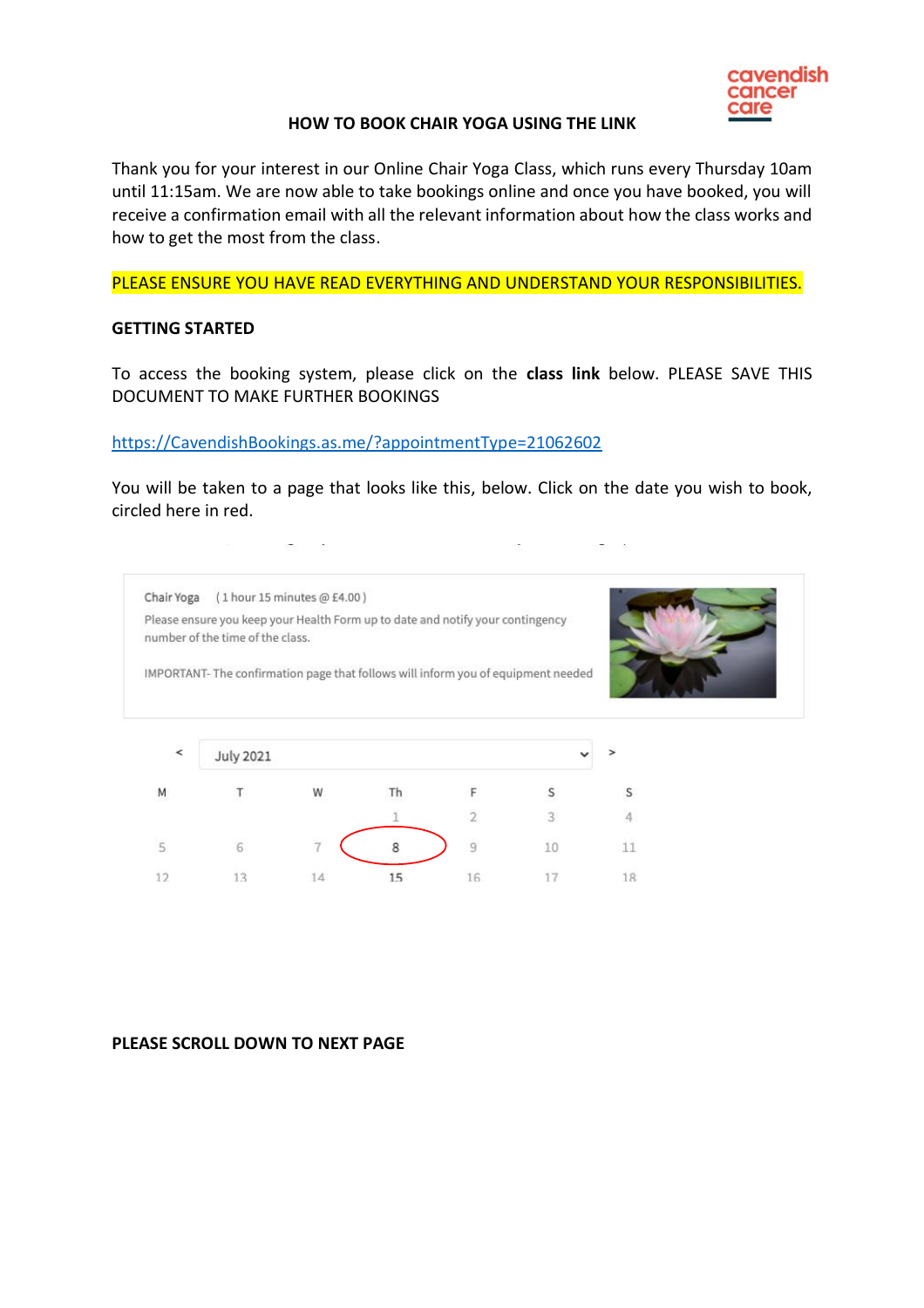# **BOOKING A CLASS**

You cannot book more than 4 weeks in advance and the available classes are in bold. Booking closes 24 hours before each class, so you will not be able to book less than 24 hours before. When you click on the date, you will see a similar screen to below. You will see the time of the class and how many places are left.



If you only wish to book one class at a time, please press CONTINUE and go to page 4 YOUR DETAILS AND HEALTH FORM

It is more cost effective for Cavendish to book multiple classes together rather than separate bookings. For multiple classes, go to the page below.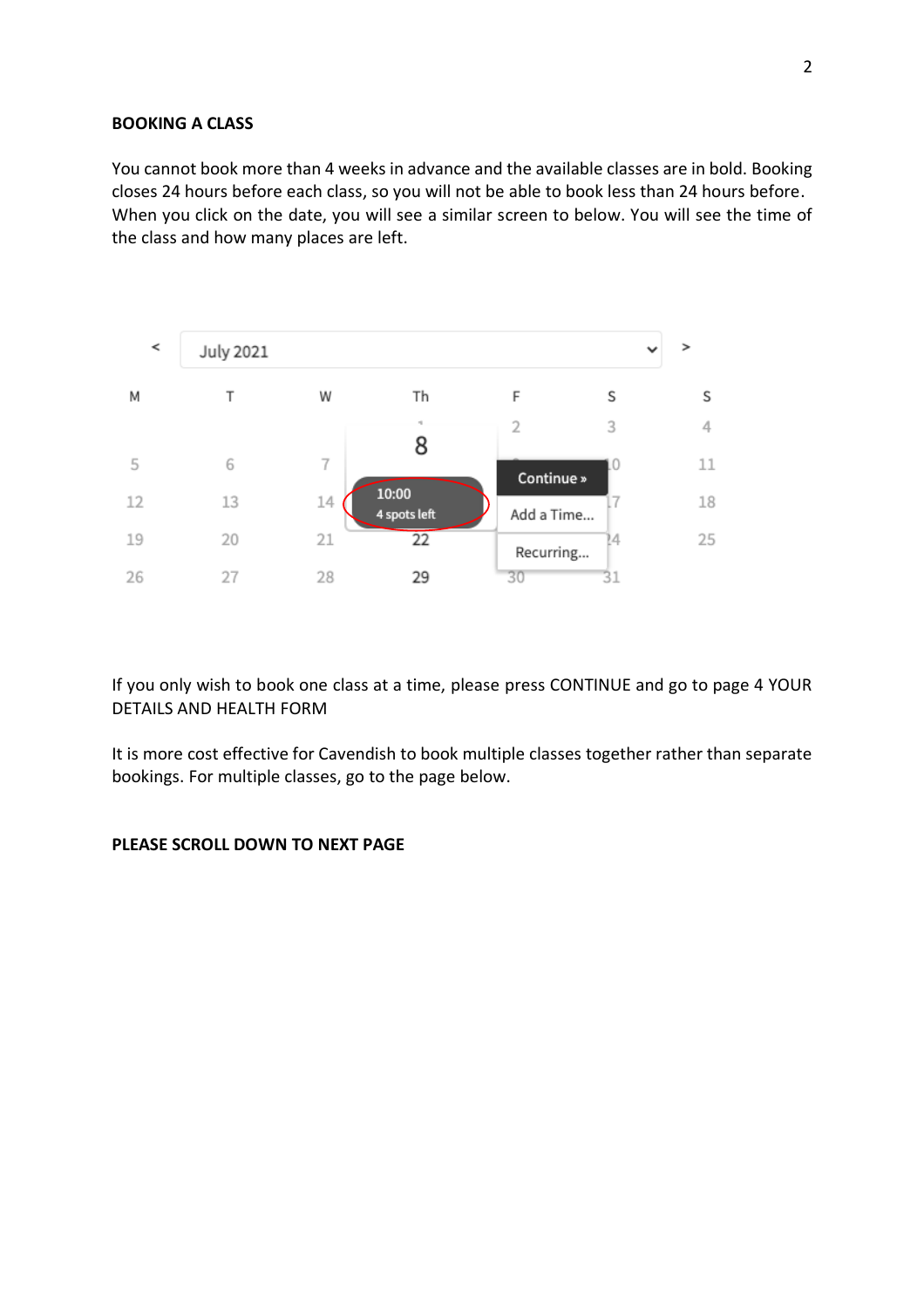#### **BOOKING MULTIPLE CLASSES**

If you wish to book more than one class, click on 'add a time', circled in red below and then click on the available classes which are in bold, you will then need to click 'add a time' again if you wish to book more classes. You will see the classes you are booking on the right hand side, see second image on this page.



You can delete any unwanted classes at this stage by clicking on the bin next to the date, see below. When you have finished booking, click CONTINUE, highlighted below in black.

| <b>PLEASE</b> |                  | <b>SCROLL</b> |    | <b>DOWN</b>    | TO |    | <b>NEXT</b>                                               | <b>PAGE</b> |
|---------------|------------------|---------------|----|----------------|----|----|-----------------------------------------------------------|-------------|
| ≺             | <b>July 2021</b> |               |    |                |    |    | Uuly 8, 2021 10:00 $\frac{1}{2}$<br>July 15, 2021 10:00 0 |             |
| Μ             | Т                | W             | Th | F              | S  | S  | July 22, 2021 10:00 面                                     |             |
|               |                  |               | 1  | $\overline{2}$ | 3  | 4  | Continue »                                                |             |
| 5             | 6                | 7             | 8  | 9              | 10 | 11 |                                                           |             |
| 12            | 13               | 14            | 15 | 16             | 17 | 18 |                                                           |             |
| 19            | 20               | 21            | 22 | 23             | 24 | 25 |                                                           |             |
| 26            | 27               | 28            | 29 | 30             | 31 |    |                                                           |             |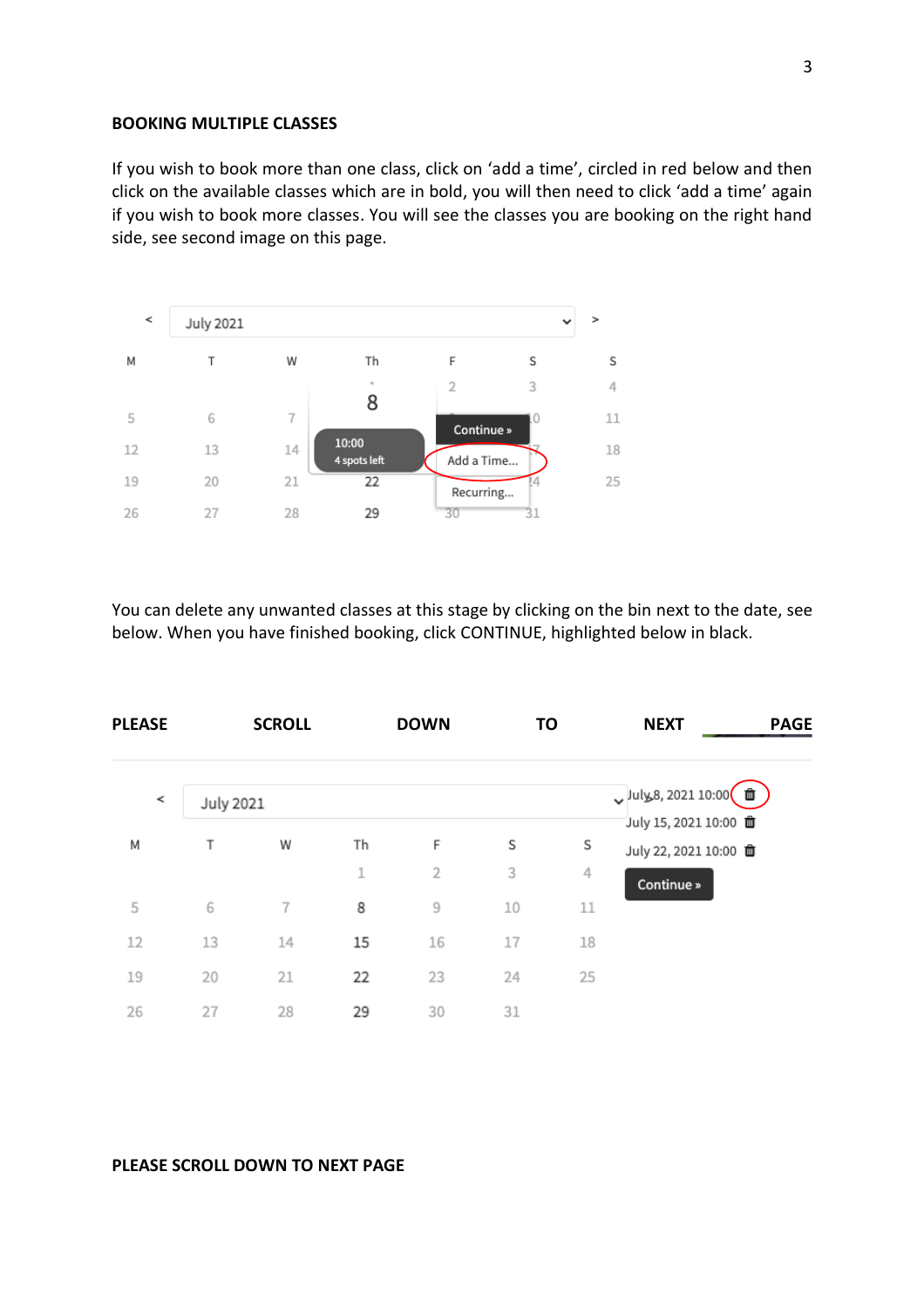# **YOUR DETAILS AND HEALTH FORM**

Click on CONTINUE and you will reach this screen below. You can see the classes you are booking on the top left.

| Choose Appointment                                                                         | Your Info                                                                                                 | Confirmation      |
|--------------------------------------------------------------------------------------------|-----------------------------------------------------------------------------------------------------------|-------------------|
| Chair Yoga<br>July 8, 2021 10:00<br>July 15, 2021 10:00<br>July 22, 2021 10:00<br>« Change |                                                                                                           | Returning? Log in |
| Name*<br>First Name<br>Phone                                                               | Last Name                                                                                                 |                   |
| Email*                                                                                     |                                                                                                           |                   |
|                                                                                            | All states of the life $\wedge$ $\wedge$ and $\wedge$ and $\wedge$ and $\wedge$ and $\wedge$ and $\wedge$ |                   |

You will need to input your details as above and you will then be asked if you wish to add Gift Aid to your donation.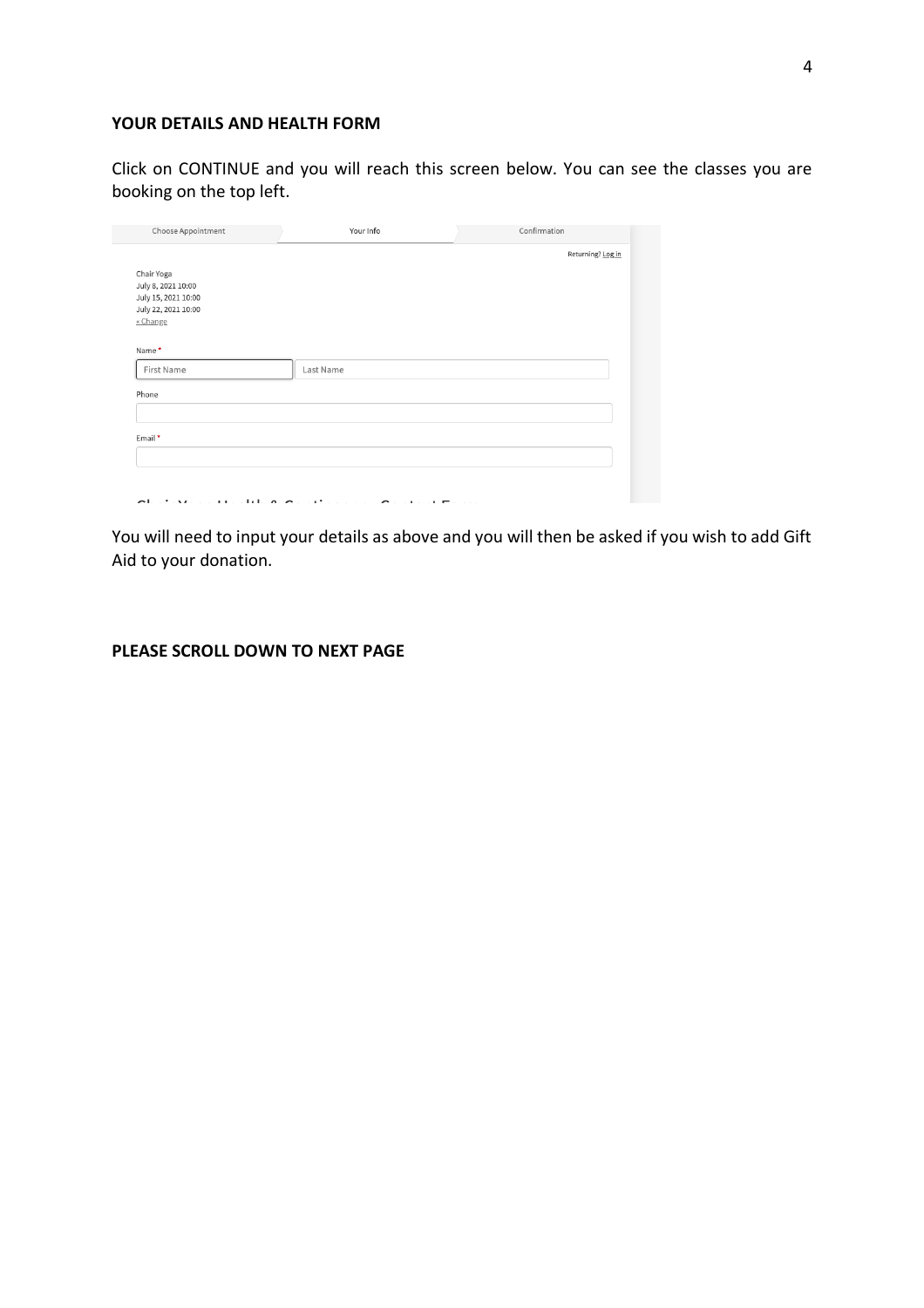#### **GIFT AID**

Our priority remains our individually-tailored therapy service which we are committed to offering free of charge to everyone. Your donations for our additional groups and courses help us to continue doing so and reach more people who need our help, whilst also providing ongoing support beyond therapy.

You will see the form below. If you would like to boost your donation by 25p for every £1 you donate at no extra cost to you, please ensure you tick the consent box circled here in red. Your device should save these settings for the next time you log on.

| <b>Gift Aid Declaration</b>                                                                                                                                                                                                                                             |
|-------------------------------------------------------------------------------------------------------------------------------------------------------------------------------------------------------------------------------------------------------------------------|
| Boost your donation by 25p for every £1 you donate! If you can, please complete the declaration below and confirm your full address to<br>allow us to reclaim Gift Aid from the tax you pay.                                                                            |
| By ticking the box below you confirm that you are a UK taxpayer and understand that if you pay less Income Tax and/or Capital Gains Tax<br>than the amount of Gift Aid claimed on all your donations in that tax year, it is your responsibility to pay the difference. |
| I war <mark>k</mark> to Gift Aid this donation and any donations I make in the future or have made in the past 4 years to Cavendish Cancer                                                                                                                              |
| Address Line 1                                                                                                                                                                                                                                                          |
|                                                                                                                                                                                                                                                                         |
| Address Line 2                                                                                                                                                                                                                                                          |
| Address Line 3                                                                                                                                                                                                                                                          |
|                                                                                                                                                                                                                                                                         |
| Town/City                                                                                                                                                                                                                                                               |
|                                                                                                                                                                                                                                                                         |
| Postcode                                                                                                                                                                                                                                                                |
|                                                                                                                                                                                                                                                                         |

Scroll down the page and then complete a Health Form. You will not need to do this again as long as you create an account which is explained later in this guide.

Please read each section carefully and complete each box, writing 'none' if there is no relevant information for you to write as all boxes with a red asterisk must be completed. Some sections require you to click on 'yes' or 'no'.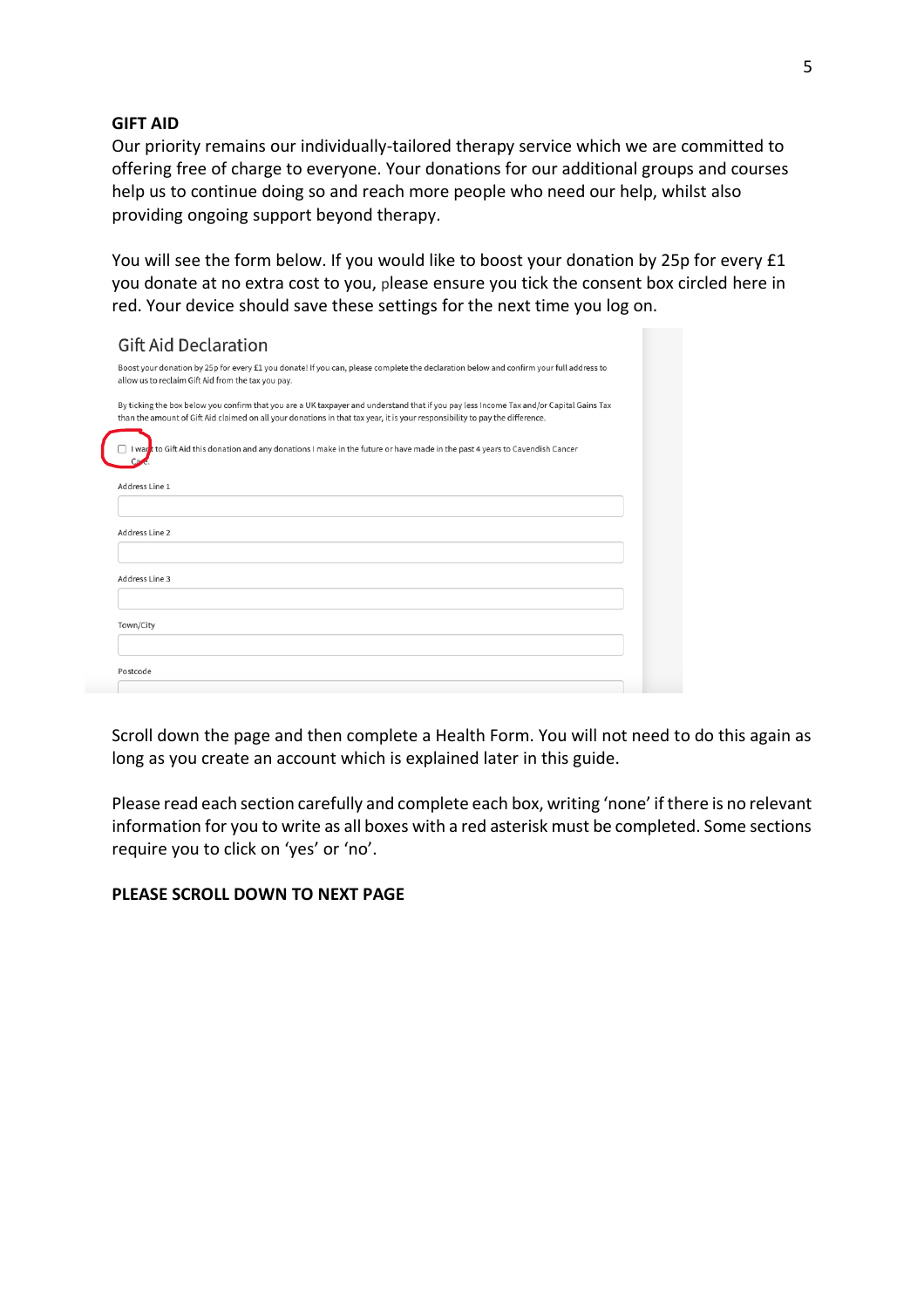#### **COMPLETING BOOKING AND DONATION**

For each class there is a suggested donation, although you can increase this to whatever you wish. Simply click 'Add a Pay What You Want amount' or if you wish not to donate, press 'Complete Appointment'.



You will then be taken to the payment page (below) where you can enter the amount you wish to donate in the box labelled 'Pay What You Want Additional Amount'. If you have completed the Gift Aid declaration you will boost your donation by 25p for every £1 you donate at no extra cost to you. The suggested donation for Chair Yoga is £4.

| Secure Payment<br>You will be billed £0.00 for C<br>Pay What You Want Additional Amount<br>0.00<br>£<br>Total: £0.00 |           |  |
|----------------------------------------------------------------------------------------------------------------------|-----------|--|
| First Name                                                                                                           | Last Name |  |
| Credit Card Number                                                                                                   |           |  |
| Card number<br>$\overline{a}$                                                                                        | MM/YY CVC |  |
| <b>A</b> Your transaction is secure                                                                                  |           |  |
| Zip / Postal Code                                                                                                    |           |  |
|                                                                                                                      |           |  |
| Save this card for easier use in the future                                                                          |           |  |
| Pay & Confirm »                                                                                                      |           |  |
| Cancel                                                                                                               |           |  |

At the bottom of the form, click on PAY AND CONFIRM.

You will not be able to do this if any information is missing, this will be highlighted in pink for your attention. You will need to input your card details as with a normal online payment, you can tick to save the card. When you book again, you may have to input your CVC number again.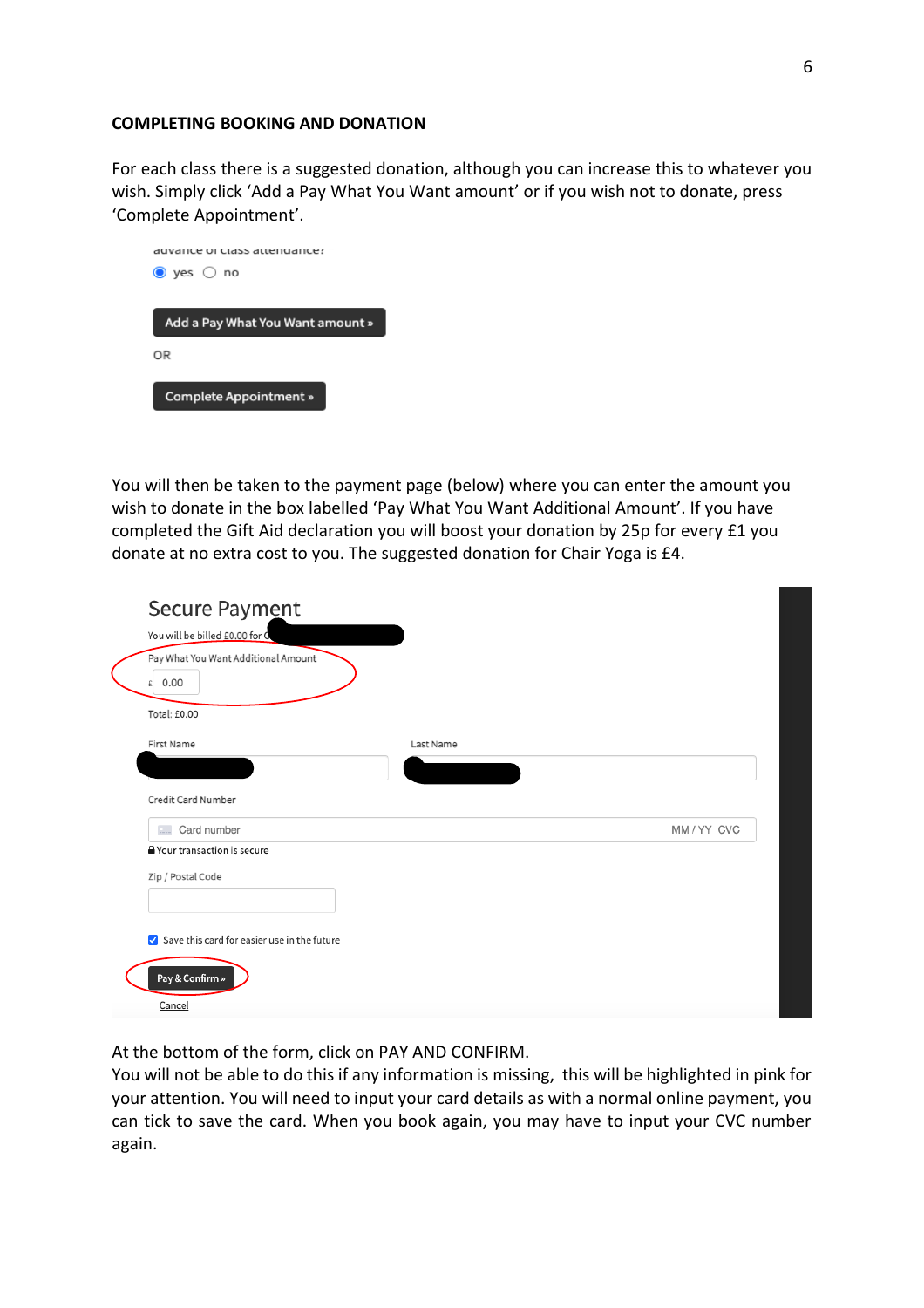#### **REGISTER FOR AN ACCOUNT**

# **IMPORTANT NOTE PLEASE DO NOT LEAVE THIS PAGE UNTIL YOU HAVE REGISTERED FOR AN ACCOUNT**

Circled in red below is the option to REGISTER FOR AN ACCOUNT. You MUST do this in order to save your information for future bookings. Please click REGISTER FOR AN ACCOUNT.

Chair Yoga Thursday, August 26, 2021  $10:00$ 

**Q** Click to join meeting: https://app.acuityscheduling.com/schedule.php? owner=19423215&action=zoom&uniqueID=86bde31ab5c2dfa3db51f099d4d981c6&ownerID=19423215 Pauline



Please wear comfortable clothing that allows you to move freely.

Please ensure you have the following equipment and that your camera is placed such that the therapist can see you. Stable chair e.g. dining chair or office chair

| bable chair cigiuming chair or omee chair                |
|----------------------------------------------------------|
| Blanket                                                  |
| Yoga block (or hardback book or cushions) for under feet |
| Yoga belt, (or scarf, tie or belt)                       |
|                                                          |
| Add to Google<br>Add to iCal/Outlook                     |
|                                                          |
| Log in as clarelongy@ma<br>Register for an Account       |
|                                                          |

You will be taken to the screen below and will need to input your email address and a password and tick you agree to the Terms of Service and then click on SIGN UP.

PLEASE MAKE A NOTE OF YOUR PASSWORD AS YOU WILL NEED THIS TO BOOK FUTURE CLASSES.

If you do not receive a confirmation email within 15 minutes, please check your junk/spam folder. If it is here, please move it to your inbox.

# **Register for an Account**

Optionally register for an account with Acuity Scheduling (a Squarespace company) to save your information for faster booking later with Cavendish Cancer Care.

| Username/Email *                                                                      |
|---------------------------------------------------------------------------------------|
| Email                                                                                 |
| Password *                                                                            |
|                                                                                       |
| Confirm Password *                                                                    |
|                                                                                       |
| Jagree to the Terms of Service and acknowledge that I understand the Privacy Policy.* |
| cancel<br>Sign up                                                                     |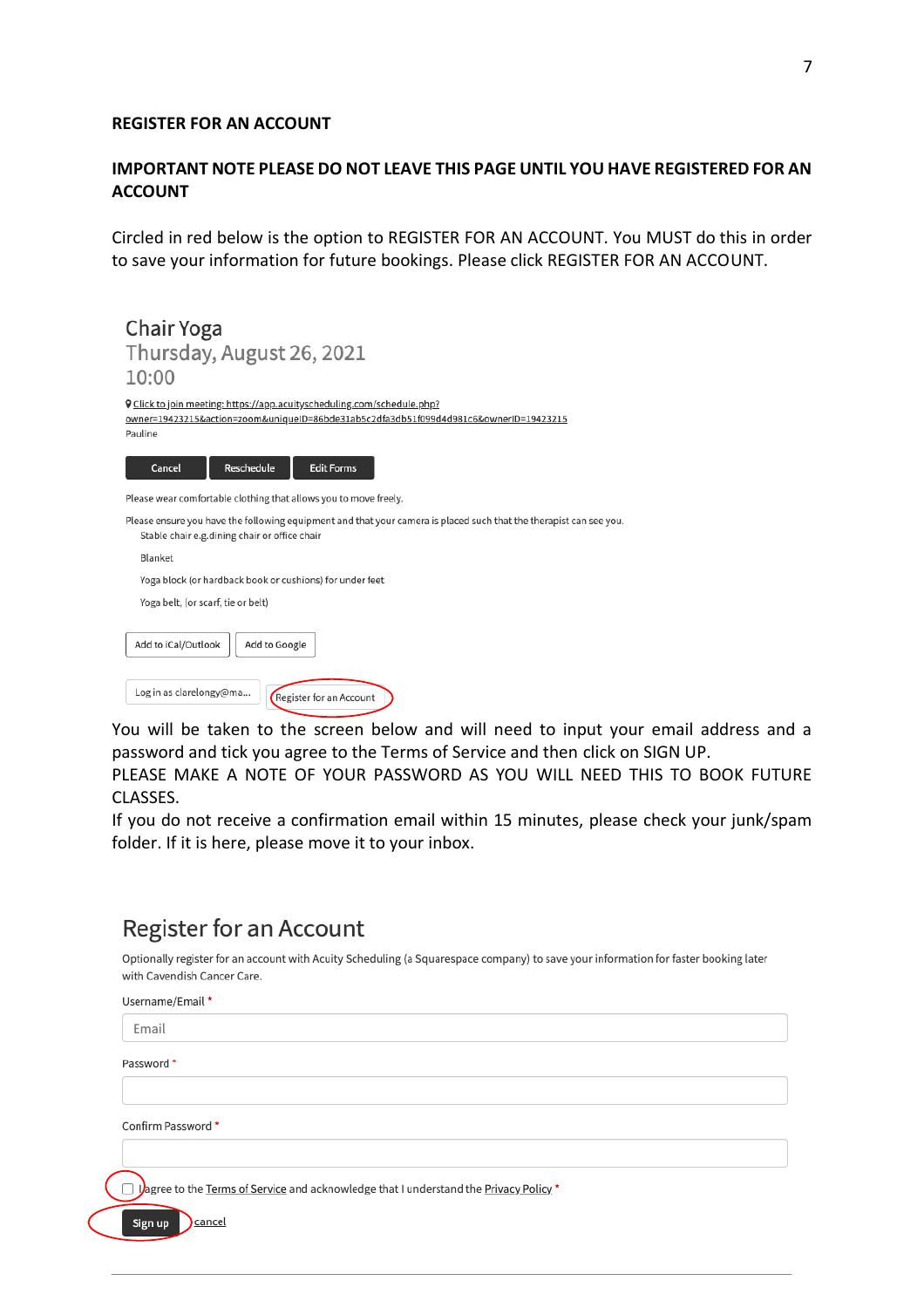#### **BOOKING FUTURE CLASSES**

Next time you wish to book, use the same **class link** below

#### [https://CavendishBookings.as.me/?appointmentType=14721531](https://cavendishbookings.as.me/?appointmentType=14721531)

This time click on the top right hand corner RETURNING? LOG IN (see below) You will be able to input your email address and password and book another class using the same process.

You will have the option to edit your Health Form. Please note it is your responsibility to keep this Health Form up to date. If there are no changes, you can scroll down and click PAY NOW.

|                                             |                                                                                                                             | Returning? Log in |
|---------------------------------------------|-----------------------------------------------------------------------------------------------------------------------------|-------------------|
|                                             | This course is additional to our free of charge support service which we offer to everyone. In order to help as many people |                   |
|                                             | as possible we ask for donations for our additional group work sessions to ensure all the costs are covered.                |                   |
|                                             |                                                                                                                             |                   |
|                                             | For each class there is a suggested donation and an optional 'pay what you want additional amount'.                         |                   |
|                                             | Please contact info@cavcare.org.uk if your financial circumstances exclude you from these groups.                           |                   |
|                                             |                                                                                                                             |                   |
| $(1$ hour 15 minutes @ £4.00)<br>Chair Yoga |                                                                                                                             |                   |
| time of the class.                          | Please ensure you keep your Health Form up to date and notify your contingency number of the                                |                   |